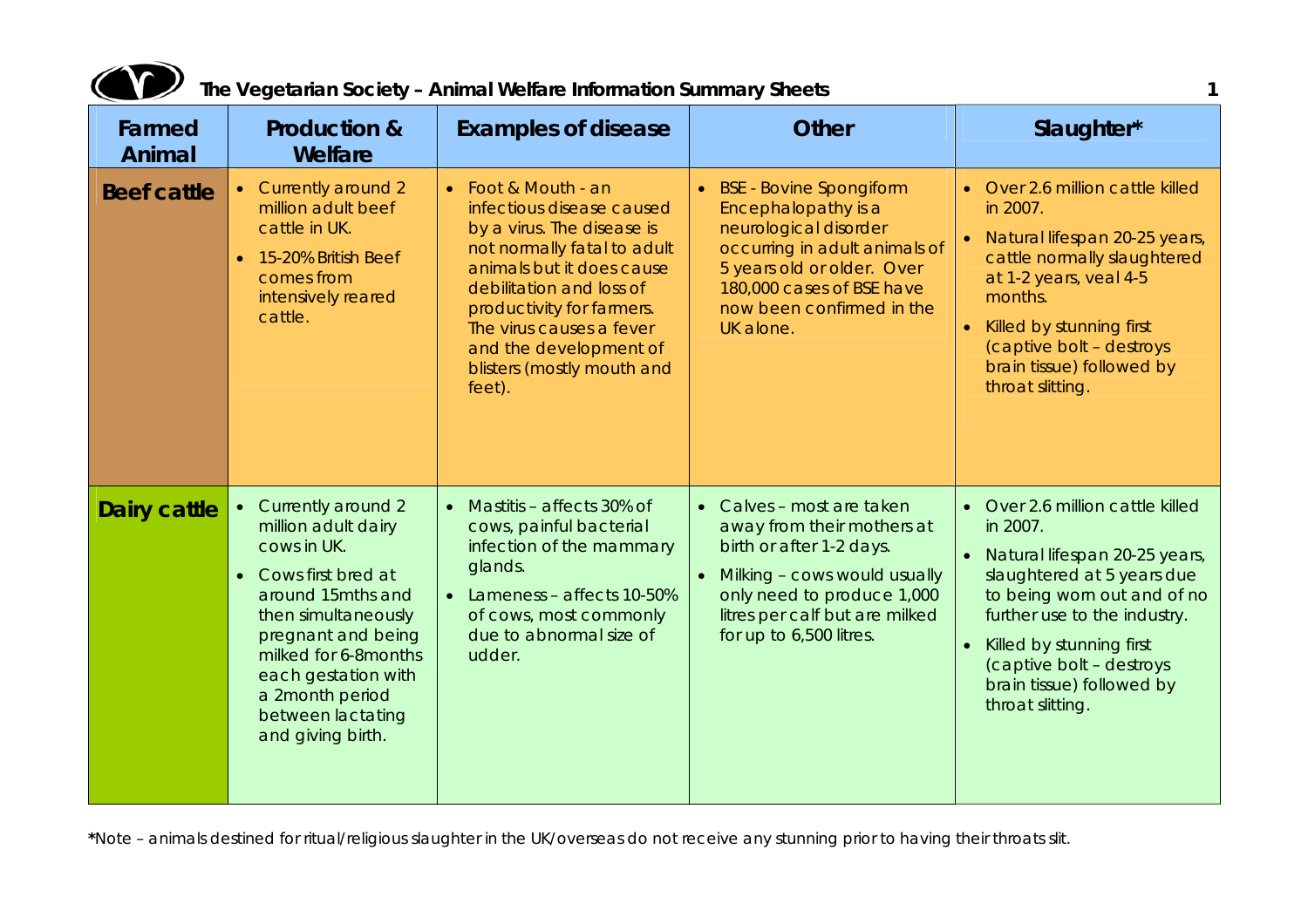| Farmed<br>Animal | <b>Production &amp;</b><br>Welfare                                                                                            | <b>Examples of</b><br>disease                                                                                  | <b>Other</b>                                                                                                                                                                                                                                                                                                                                                                                                                                                                                             | Slaughter*                                                                                                                                                                                                                                                                                                                                                                                            |
|------------------|-------------------------------------------------------------------------------------------------------------------------------|----------------------------------------------------------------------------------------------------------------|----------------------------------------------------------------------------------------------------------------------------------------------------------------------------------------------------------------------------------------------------------------------------------------------------------------------------------------------------------------------------------------------------------------------------------------------------------------------------------------------------------|-------------------------------------------------------------------------------------------------------------------------------------------------------------------------------------------------------------------------------------------------------------------------------------------------------------------------------------------------------------------------------------------------------|
| <b>Pigs</b>      | • Currently 5 million in<br>UK.<br>• 70% are intensively<br>reared.<br>• Sows spend 2-3yrs of<br>their lives in<br>pregnancy. | $\bullet$ Lameness -<br>around 15% of<br>pigs suffer due<br>to rapid weight<br>gain.                           | • Farrowing crates - A week before<br>intensively kept sows give birth they<br>are moved into these metal crates<br>barely larger than the sow. The sow's<br>movement is therefore severely<br>restricted and she is unable to turn<br>around or suckle her piglets. Any<br>attempt at movement means the<br>sow will unavoidably rub herself<br>against the crate bars causing sores,<br>abrasions and swellings.<br>• Sows will remain in these crates for 3-<br>4 weeks until the piglets are weaned. | 9.5 million killed in 2007.<br>$\bullet$<br>Natural lifespan is 10-15 years<br>but slaughtered at 4-7<br>months.<br>Killed by stunning first (usually<br>tongs either side of head<br>which pass an electric current<br>into brain), they are then<br>shackled and have their<br>throats slit.<br>Some pigs may be stunned<br>$\bullet$<br>using exposure to gas (around<br>1/3 stunned in this way). |
| Sheep            | Currently around 36<br>million in UK.                                                                                         | $\bullet$ Lameness – one<br>of the most<br>widespread<br>welfare<br>problems, can<br>be caused by<br>foot rot. | • Wool-this accounts for 5-10% of the<br>total value of a sheep. Nearly 1/3 of<br>British wool is from slaughtered sheep.<br>• Transport - Sheep may be<br>transported considerable distances<br>to slaughter, with some journeys<br>lasting 24 hours or more. Millions of<br>sheep are exported each year from<br>Australia to the Middle East.                                                                                                                                                         | Just fewer than 16 million killed<br>in 2007.<br>Natural lifespan is 15 years but<br>most slaughtered as lambs<br>(under 6 months old).<br>Killed by stunning first (usually<br>tongs either side of head<br>which pass an electric current<br>into brain), they are then<br>shackled and have their<br>throats slit.                                                                                 |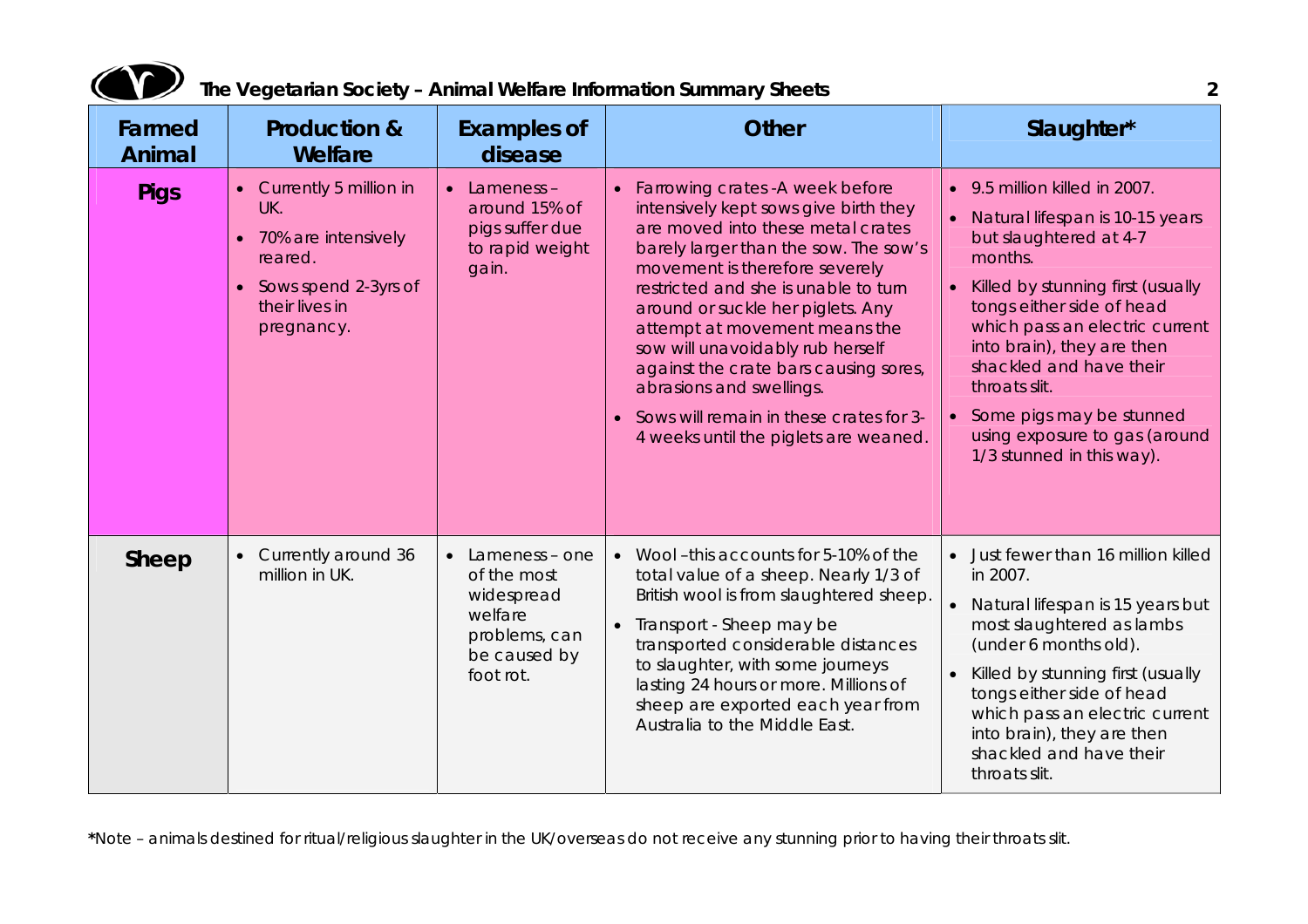

| Farmed<br>Animal                            | <b>Production &amp;</b><br>Welfare                                                                                                                                               | <b>Examples of</b><br>disease                                                                                                                                                                                                                                              | <b>Other</b>                                                                                                                                                                  | Slaughter*                                                                                                                                                                                                                                                                                                                                                                                                               |
|---------------------------------------------|----------------------------------------------------------------------------------------------------------------------------------------------------------------------------------|----------------------------------------------------------------------------------------------------------------------------------------------------------------------------------------------------------------------------------------------------------------------------|-------------------------------------------------------------------------------------------------------------------------------------------------------------------------------|--------------------------------------------------------------------------------------------------------------------------------------------------------------------------------------------------------------------------------------------------------------------------------------------------------------------------------------------------------------------------------------------------------------------------|
| <b>Broiler</b><br><b>Chickens</b><br>(meat) | • Currently around 116<br>million in UK.<br>• Majority intensively<br>housed in windowless<br>sheds with 20-50,000 in<br>each.                                                   | • A DEFRA commissioned<br>study showed that over<br>a 1/4 of birds raised for<br>their meat had poor<br>locomotion and just<br>over 3% were almost<br>unable to walk. This was<br>due to their rapid<br>growth rates which<br>have increased 300% in<br>the past 50 years. | • Surplus chicks produced in the<br>industry (known as hatchery<br>waste) are killed by<br>homogenisation, exposure to<br>gas or neck dislocation.                            | Almost 800 million killed in 2007.<br>$\bullet$<br>Natural lifespan is 7 years old<br>but slaughtered at 6-7wks old.<br>Killed mostly on automated<br>$\bullet$<br>slaughter lines, shackled and<br>stunned through electrically<br>charged water then throats slit,<br>estimated that 50 million<br>throughout the EU are killed<br>whilst still fully conscious.                                                       |
| Laying<br>hens<br>(eggs)                    | Currently around 29<br>$\bullet$<br>million in UK.<br>• 63% live in battery<br>cages.<br>5% live in barns.<br>$\bullet$<br>32% free-range (5% of<br>$\bullet$<br>which organic). | • Bacterial infections -<br>Many hens are infected<br>with salmonella and<br>campylobacter which<br>cause severe food<br>poisoning in humans<br>from contaminated<br>eggs.                                                                                                 | • Surplus 'male' chicks produced<br>in the industry (known as<br>hatchery waste) are killed at 1-<br>3 days old by homogenisation,<br>exposure to gas or neck<br>dislocation. | Over 27 million 'spent layers'<br>killed in 2007 at around 1 year<br>old.<br>Killed mostly on automated<br>$\bullet$<br>slaughter lines, shackled and<br>stunned through electrically<br>charged water then throats slit.                                                                                                                                                                                                |
| <b>Turkeys</b>                              | Currently around 6<br>$\bullet$<br>million in UK.<br>90% intensively reared<br>$\bullet$<br>in sheds which can<br>contain up to 25,000<br>birds.                                 | Lameness - due to rapid<br>$\bullet$<br>weight gain and also a<br>result of standing on<br>wet, soiled litter.                                                                                                                                                             | Seasonal slaughterhouses -<br>used to cope with the extra 10<br>million turkeys killed in this<br>period.                                                                     | Almost 15 million killed in 2007.<br>$\bullet$<br>Natural lifespan 10 years old<br>$\bullet$<br>but slaughtered at 9-21 wks old.<br>Killed mostly on automated<br>$\bullet$<br>slaughter lines, shackled &<br>stunned through electrically<br>charged water then throats slit.<br>Large wingspans cause wings<br>$\bullet$<br>to hang lower than their heads<br>which may reach the stunning<br>bath first before heads. |